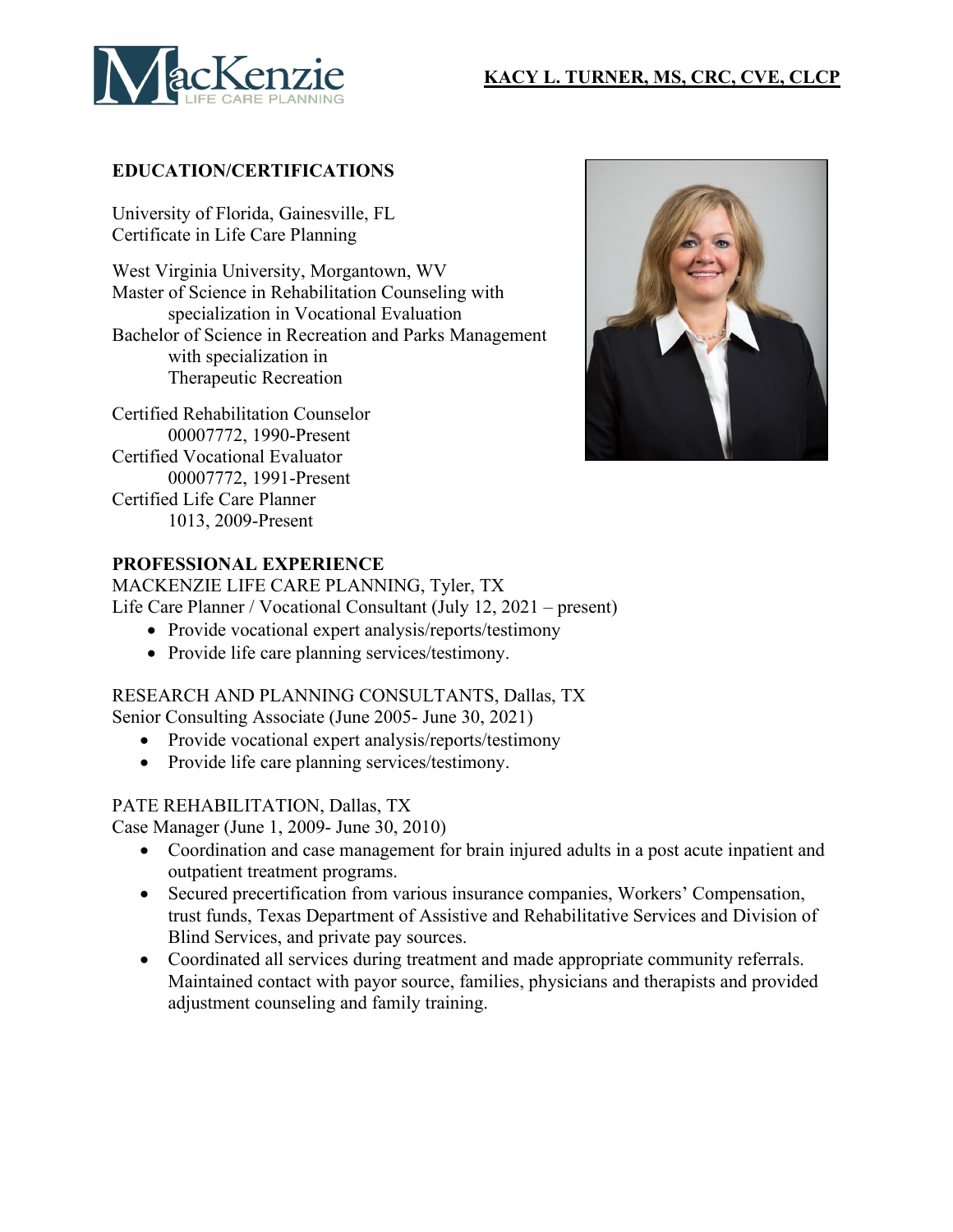## GENTIVA REHAB WITHOUT WALLS, Irving, TX

Clinical Coordinator (July 2007- July 2009)

- Case management duties for in-home multidisciplinary neurorehabilitation for patients with traumatic brain injuries, spinal cord injuries and other neurological disorders.
- Coordinated team of therapists, physician and outside case managers and referral sources and requested continuing pre-authorization of services.
- Assisted with community referrals to Texas Department of Assistive and Rehabilitative Services and Texas Workforce Commission as well as outpatient therapies and Social Security as needed.
- Vocational counseling for return to work.

#### NEW BEGINNINGS VOCATIONAL REHAB SERVICES, INC., Allen, TX Self-Employed Vocational Consultant (June 2002 – June 2010)

- Contract medical and vocational case management services for Workers' Compensation, Longshore, Long Term Disability and Disability Insurance clients.
- Provided transferable skills analysis, job-seeking skills training, resume writing, job accommodations and counseling services.
- Assisted with community referrals to Texas Department of Assistive and Rehabilitative Services and Texas Workforce Commission as well as outpatient physical therapy, pain management, functional capacities evaluations and work hardening as needed.
- Provided comprehensive vocational evaluations and vocational assessments.
- Contract vocational rehabilitation counselor for Union Pacific Railroad.

## SANTE REHABILITATION, Irving, TX

Case Manager/IR Program Coordinator (March 2005 – February 2006)

• Responsible for case management process of work hardening, work conditioning and pain management clients. Coordinate Industrial Rehabilitation program between five CARF- and JCAHO-accredited sites. Provided vocational counseling and guidance with emphasis on return to work.

## MEDINSIGHTS, Houston, TX

Vocational Consultant (January 2002 - August 2005)

- Responsible for vocational case management of Workers' Compensation clients.
- Provided transferable skills analysis, job seeking skills training, resume writing, vocational evaluation and counseling.
- Assisted with community referrals to Texas Department of Assistive and Rehabilitative Services and Texas Workforce Commission as well as outpatient physical therapy, functional capacities evaluations, and work hardening as needed.

## RESOURCE OPPORTUNITIES, INC., Dallas, TX

District Manager (April 2000 - December 2001)

- Responsible for North Texas territory and supervision of seven staff employees.
- Marketing in North/East Texas.
- Completed hiring, training, termination, and performance reviews.
- Tracked monthly revenue and billing.
- Responsible for accounts receivable and collections.
- Provided vocational case management.

#### Vocational Case Manager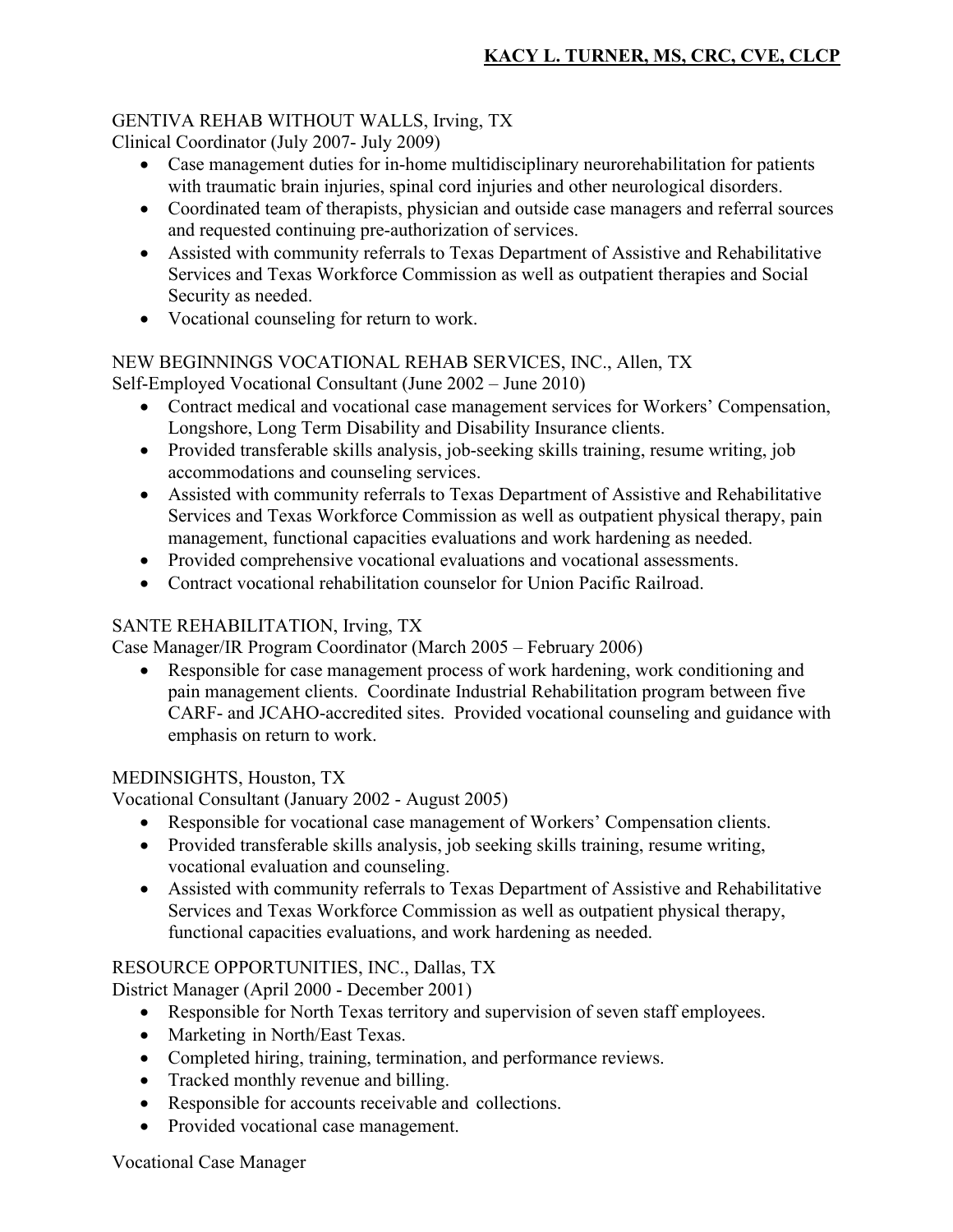# **KACY L. TURNER, MS, CRC, CVE, CLCP**

- Developed caseload for vocational case management in North/East Texas territory.
- Provided initial assessments, vocational evaluations/testing, resume development, job placement and community referrals to Texas Department of Assistive and Rehabilitative Services and Texas Workforce Commission.
- Marketing of vocational services including vocational seminar for adjusters with adjuster license credit.

### PATE REHABILITATION, Dallas, TX

Case Manager (May 1999 - April 2000)

- Coordination and case management for brain injured adults in a post acute inpatient and outpatient treatment programs.
- Secured precertification from various insurance companies, Workers' Compensation, trust funds, Texas Department of Assistive and Rehabilitative Services and Division of Blind Services, and private pay sources.
- Coordinated all services during treatment and made appropriate community referrals. Maintained contact with payor source, families, physicians and therapists and provided adjustment counseling and family training.

## SELF-EMPLOYED, Dallas, TX

Vocational Consultant (March 1999 - May 1999)

• Contracted as vocational consultant providing assessments for individual clients for Dr. Jack G. Dial, licensed psychologist. Testing included McCarron-Dial System, aptitude, academic, achievement, physical capacity and interest inventories.

#### BLUE RIDGE REHABILITATION SERVICES, Martinsburg, WV Vocational Case Manager/Vocational Evaluator (August 1998 - February 1999)

- Contracted as Day Program Coordinator for Learning Services Corp. Responsible for designing and implementing a day program curriculum for adult population with brain injuries. This program encompassed daily living skills, cognitive stimulation, social skills training, awareness of disability, time/money/home management, recreation/leisure skills, community reentry, and vocational assessment and placement. The day program included residential clients as well as outpatient clients from the surrounding community.
- Responsible for marketing of company for expansion in Richmond, Virginia, and evaluation of Workers' Compensation clients to determine potential for return to work, vocational training, transferable skills and lost wages.

VIRGINIA DEPARTMENT FOR THE VISUALLY HANDICAPPED, Richmond, VA Rehabilitation Vocational Evaluator, Virginia Rehabilitation Center for the Blind (August 1991- July 1998)

- Managed and coordinated a caseload of blind/visually impaired clients.
- Counseled clients on personal adjustment, reasonable accommodation, job-related issues and personal concerns.
- Organized and coordinated client staffings with other personnel to report progress and final recommendations.
- Referred clients to community services and programs when necessary.
- Administered individual aptitude, interest and physical capacity tests to assess clients' vocational potential.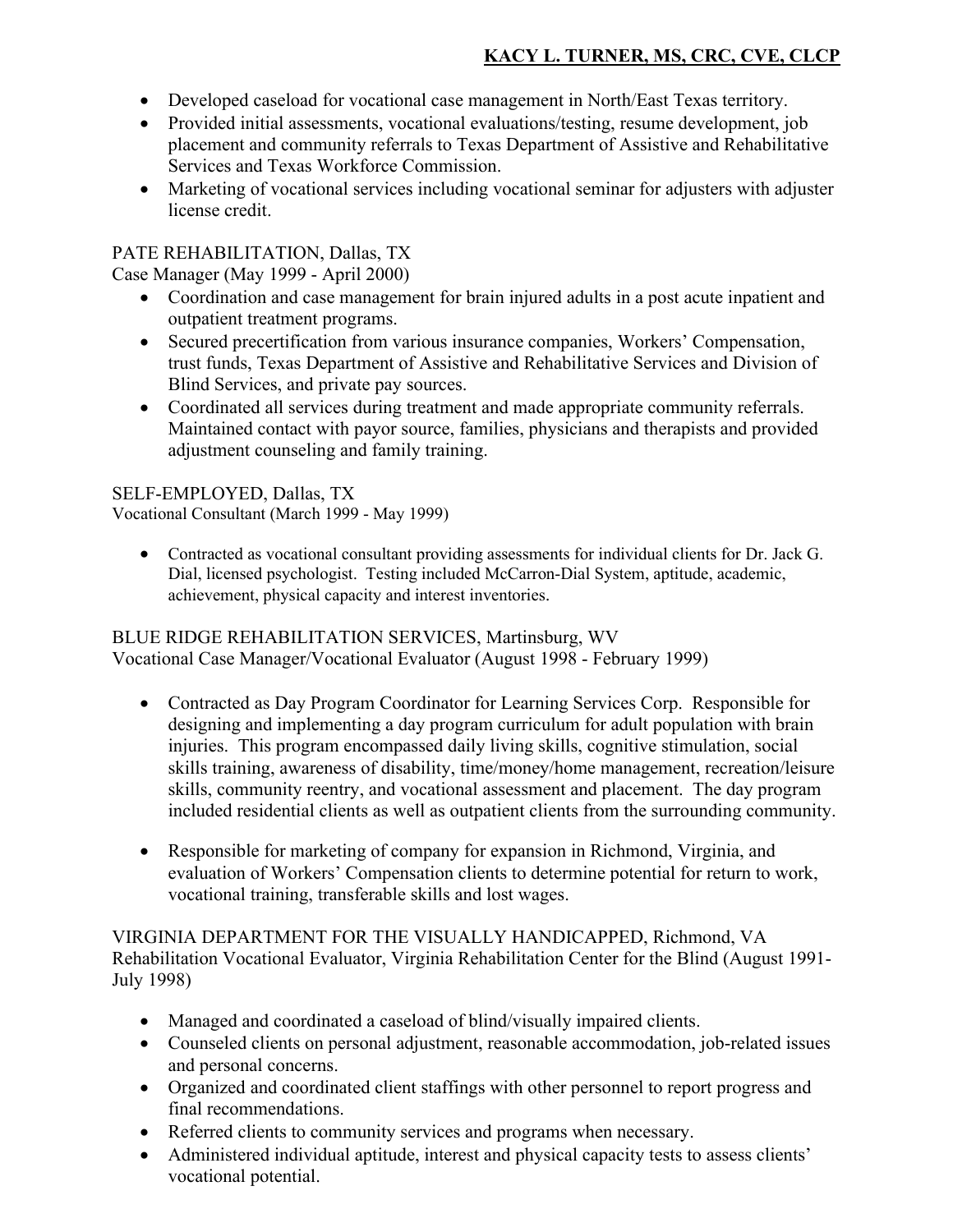- Completed transferable skills analysis when appropriate.
- Assessed clients' communication skills in order to accommodate their needs during the evaluation process.
- Provided recommendations regarding vocational potential and potential for college or vocational training.
- Organized, developed and taught job readiness class including job-seeking skills, resume writing and mock interviews.

## **AFFILIATIONS**

International Association of Rehabilitation Professionals (IARP) International Association of Life Care Planners (IALCP) International Association of Rehabilitation Professionals- Texas Chapter Secretary 2009-2010, 2010-2011 President 2011-2012, 2019-2020

Past President and Board Member 2012-2013, 2020-2021

Vocational Evaluation and Career Assessment Professionals (VECAP)

### **PRESENTATIONS**

International Association of Rehabilitation Professionals, Annual Conference Poster Presentation Implications of Teleworking for People with Disabilities, April, 2005, Williamsburg, VA

International Association of Rehabilitation Professionals- Texas Chapter Labor Market Surveys, May 14, 2004, Dallas, Texas Alternative Rehabilitation Specialization Areas-Vocational Evaluation, June 6, 2006, Dallas, Texas The Life Care Plan and Its Relationship to Vocational Rehabilitation, February 24, 2012, Dallas, Texas

Strafford Publishing Webinar

Personal Injury Litigation: Proving or Disproving Economic Damages Navigating Methodologies and Factors Impacting Court Awards and Best Practices for Recruiting Financial Experts, October 20, 2012

International Association of Rehabilitation Professionals, Annual Conference How to Case Manage Friends and Family in the Ocean of Ethics, October 26, 2012, San Juan, Puerto Rico

Paralegal Division of the State Bar of Texas, Division 3, Tarrant County. August 28, 2013

Capital Area Paralegal Association, Austin, Texas. August 30, 2013

Paralegal Division of the State Bar of Texas, Division 15, McAllen. October 17, 2013 *Creating and Critiquing Life Care Plans for Future Medical Expenses*

Midland County Bar Association Paralegal Division, April 4, 2014. *Proving Or Disproving Economic Damages In Personal Injury Litigation: Clinical and Economic Elements of Life Care Plans*